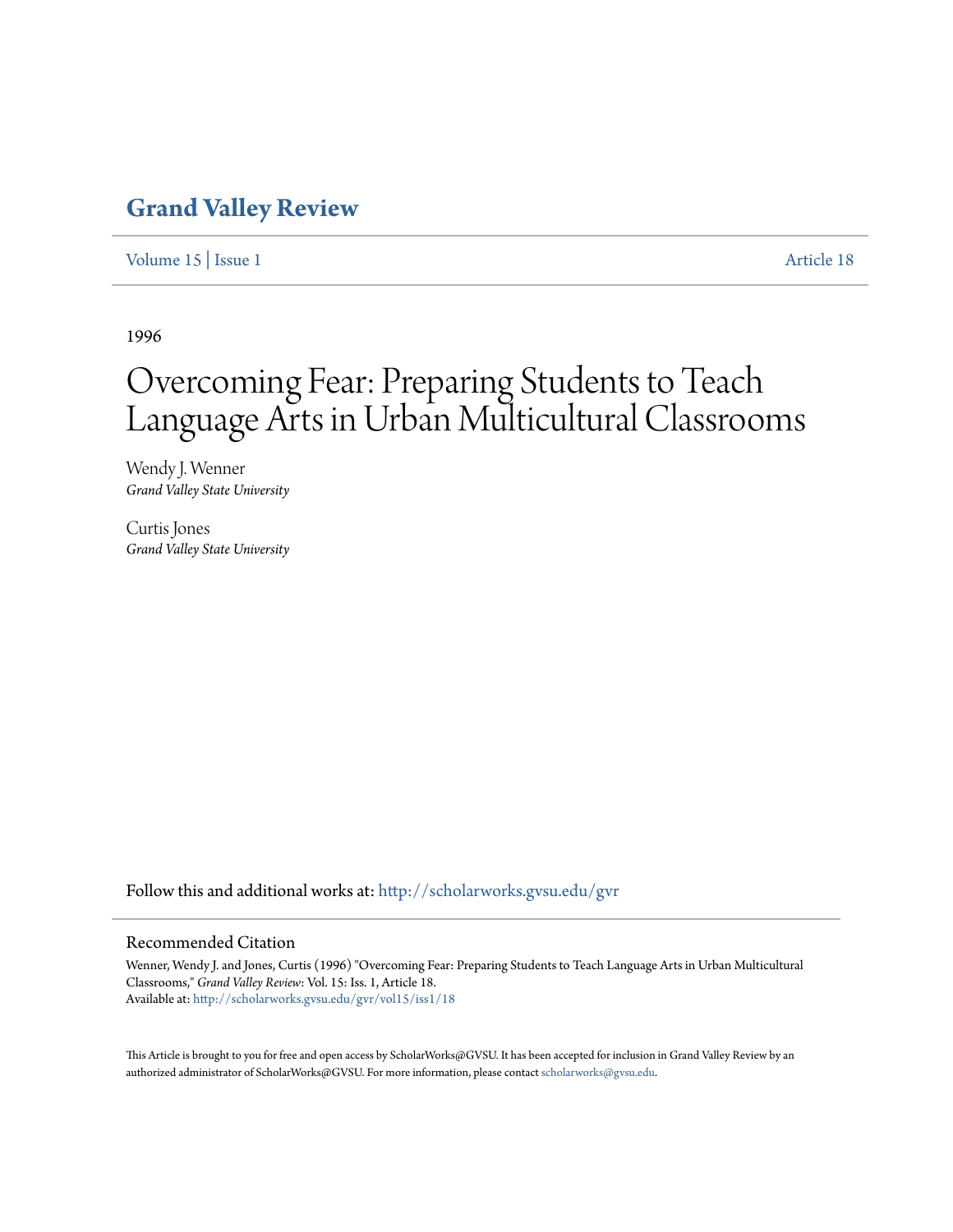### **Overcoming Fear: Preparing Students to Teach Language Arts in Urban Multicultural Classrooms**

### *Wendy J. Wenner and Curtis Jones*

Many of our advisees tell us that they are afraid to student teach in the inner city: they have heard "horror" stories; they will be uncomfortable with children from races and socioeconomic groups different from their own; they believe that they will fail and that failure will ruin their chances of getting a teaching position when they graduate.

On our sabbatical in fall, 1996, we explored ways to revise English 400, Teaching the Language Arts, so that it would alleviate some of these fears. Because the School of Education requires all teacher education students to spend one semester in a multicultural setting, the English department has been working to infuse multicultural research and literature into the curriculum, but our language arts course has had little instruction in ways for our predominantly monocultural students to become successful multicultural teachers.

According to a national study published in 1989, the "Third Research About Teacher Education Study," almost 90% of elementary teacher candidates were female; only 8% came from major urban settings; nearly 50% spoke no other language than English; and fewer than 7% were people of color or of international descent; and 75% of teacher candidates who came from rural or suburban areas wanted to teach in those settings. Demographics on the GVSU student body, according to Bruce Tweedale and the School of Education (1995), are similar: 87% of our students are female; approximately 3% are people of color; 62% come from rural counties; and many of the others come from suburban areas. However, that analysis shows that the English Department demographics are different from the national in two areas. First, it has a lower number of minority students in the teacher education program. Since 1976, only three students of color have graduated with a B.A. in Language Arts. Second, all of our graduates are required to have a threesemester proficiency in a second language.

After reviewing the literature in four areas—teacher training for multicultural settings, culturally determined learning styles, adaptation skills for new cultures, and values as they affect teaching-we identified two main problems that we wanted to tackle:

1. Our students' limited background in addressing diversity and the values and beliefs they might hold that would make multicultural teaching difficult for them. We worked from Alquist's ( 1991) study which found that "dysconscious racism" (racism which tacitly accepts white norms and privileges without critical examination) and "miseducation" of student teachers contributed heavily to their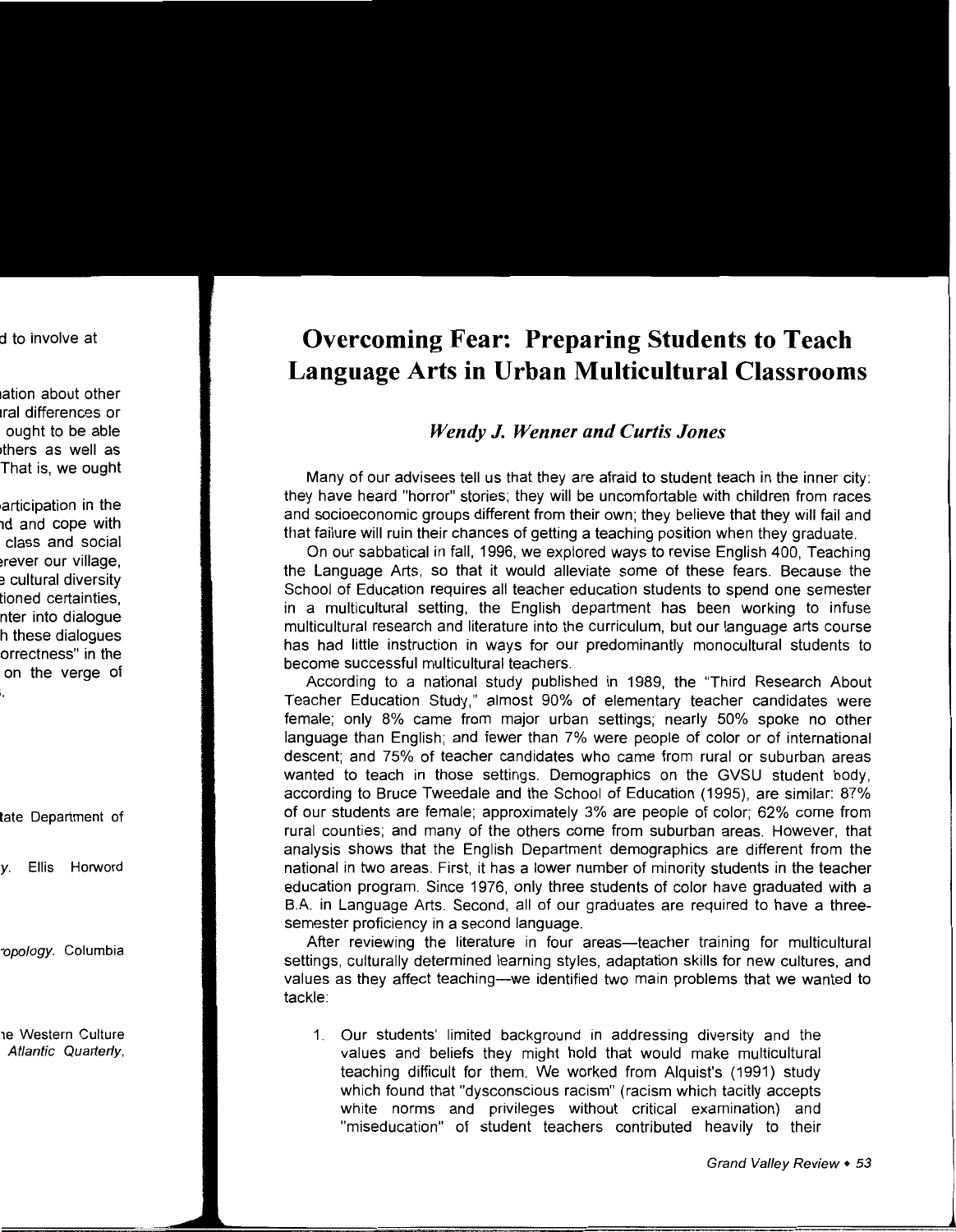attitudes about their racially and ethnically different students. Finch and Rasch (1992) found that the more knowledge and awareness students have regarding issues of cultural diversity, the more they question their own biases and beliefs.

2. Our university's lack of preparation of students before they begin teaching in multicultural and socioeconomically different classrooms. Grant and Koskela ( 1986) showed that when student teachers received little intentional teaching in strategies for multicultural education, they did not implement multicultural teaching in their classrooms. And Kleinfeld (1990) argued that beginning teachers need to appreciate and respect minority cultures and be well prepared to enter a "complex and foreign environment" before they begin teaching.

After several weeks of reading and discussing the Sadkers' Failing at Fairness and Orenstein's School Girls, we added student teachers' attitudes toward gender to our original study, because we believe that values related to gender also play a significant role in the success. of classroom teachers in urban/multicultural schools.

We began by interviewing GVSU School of Education faculty involved in teacher training; Kathy Large, the Multicultural Education Coordinator in the Grand Rapids Public Schools; and some of our own students. Then, because two Milwaukee institutions-Aiverno College and Milwaukee Area Technical College-have highly successful training programs for urban teachers, we spent two days interviewing their program administrators and faculty and the students and inservice teachers at two local public schools--Roosevelt and Benjamin Franklin.

The data from all the interviews are separated into four categories: 1) skills, knowledge, and experiences that pre-service teachers wish they had; 2) programmatic problems; 3) coping strategies; and 4) teaching.

The first category, (skills, knowledge, and experiences) focuses on inadequate preparation in cultural and social stratification issues. Both student teachers and new teachers indicated a need for exposure to Black history. The respondents reported culture shock: for instance, discovering that children were solving their problems violently or were not able to write their names or identify colors. They had had no training in dealing with these problems. Moreover they had had no preparation in giving directions effectively or developing an authoritative voice.

Several suggested ways to help. They stressed the need for students to begin education courses earlier than the junior year and to have more on-the-job training: for instance, a one-credit course, for which they would visit schools and get to know the teachers and the classroom environment. They also emphasized the importance of being in classrooms for full days prior to field placements and spending more time in the classroom once they are in the schools, particularly at the beginning of the year, not after classes have established a culture that they did not have a hand in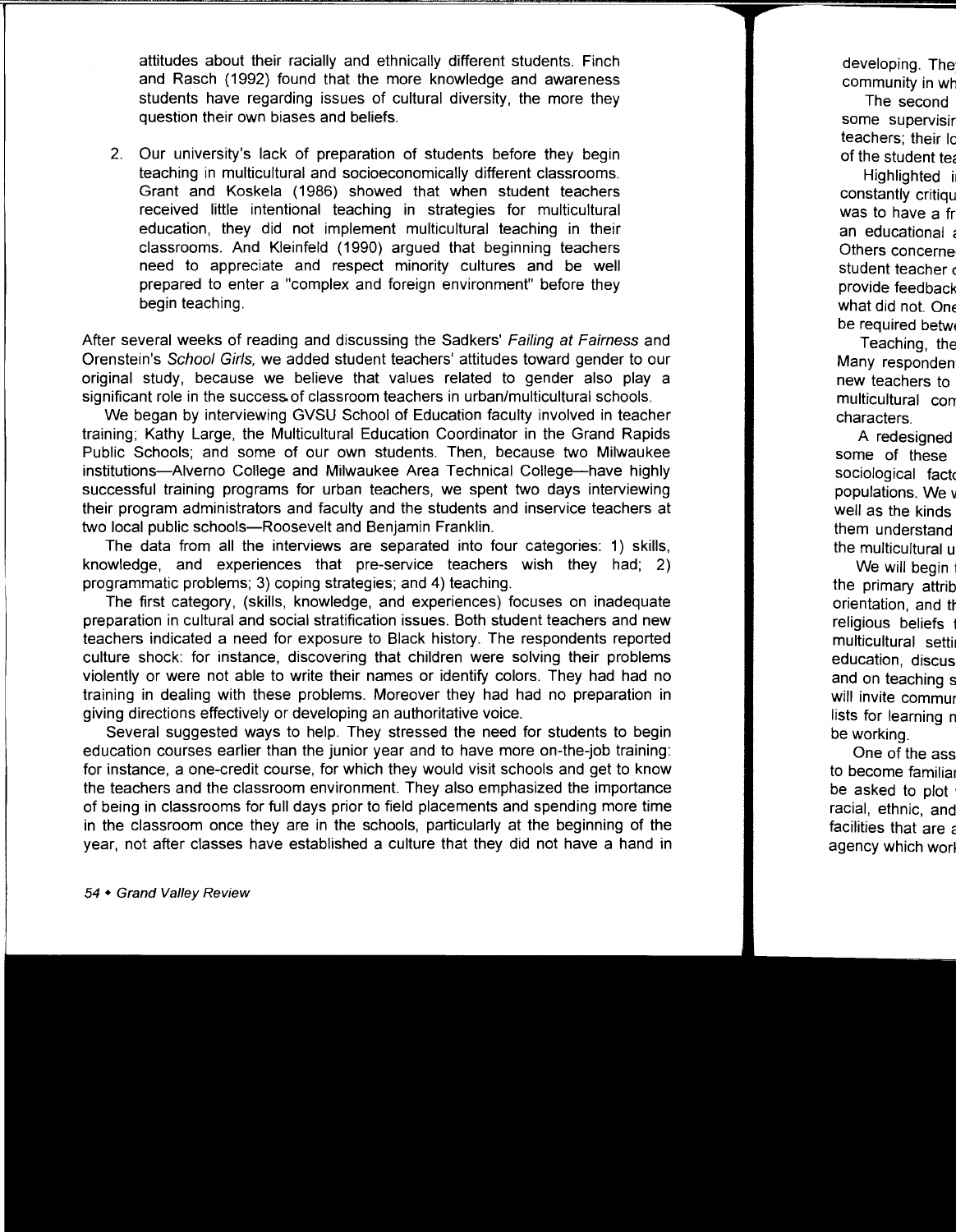developing. They also believed that they should be involved in some way with the community in which the school is located.

The second category, programmatic problems, indicated three concerns about some supervising teachers: their doing too little observing or not being "good" teachers; their low expectations for African-American students: and their domination of the student teachers.

Highlighted in the third category, coping strategies, is the need for being constantly critiqued in order to grow and develop as a professional. One suggestion was to have a friend observe and critique one's performance. Another was to write an educational autobiography or journal during the student teaching experience. Others concerned supervising teachers: that they should model a lesson so that the student teacher could observe how to handle the class; and that supervisors should provide feedback immediately after teaching a lesson, pointing out what worked and what did not. One of the more surprising responses was that a semester of "subbing" be required between student teaching and beginning a teaching career.

Teaching, the fourth category, contains suggestions to assist "new" teachers. Many respondents believed that a mentor program would be valuable in assisting new teachers to adapt to a full-time position. Other suggestions were to develop a multicultural committee and to make available story books with multicultural characters.

A redesigned English 400, Language Arts for Teachers, can begin to address some of these needs. We will give students a better understanding of the sociological factors that have affected children from multicultural, low-income populations. We will also provide earlier contacts with the children they will teach, as well as the kinds of methods appropriate for the urban classroom. We will also help them understand how their values and educational history might make teaching in the multicultural urban classroom more difficult.

We will begin the course by asking students to examine their own values toward the primary attributes of gender, age, race, physical ability, ethnicity, and sexual orientation, and the secondary attributes of education, income, parental status, and religious beliefs to see how these might affect their dealing with children in a multicultural setting. We will move into a study of the history of multicultural education, discuss current literature on classroom management in urban settings and on teaching students from ethnic minorities and low socioeconomic groups. We will invite community leaders to help the students to develop reading and interview lists for learning more about the cultures and economic groups with which they will be working.

One of the assignments will be an ethnographic study which will require students to become familiar with the school and community in which they will teach. They will be asked to plot where their students live on a Grand Rapids map, describe the racial, ethnic, and socioeconomic mix in the neighborhood, and note the kinds of facilities that are available to the children. Required will be service in a community agency which works with the students the pre-service teachers will teach.